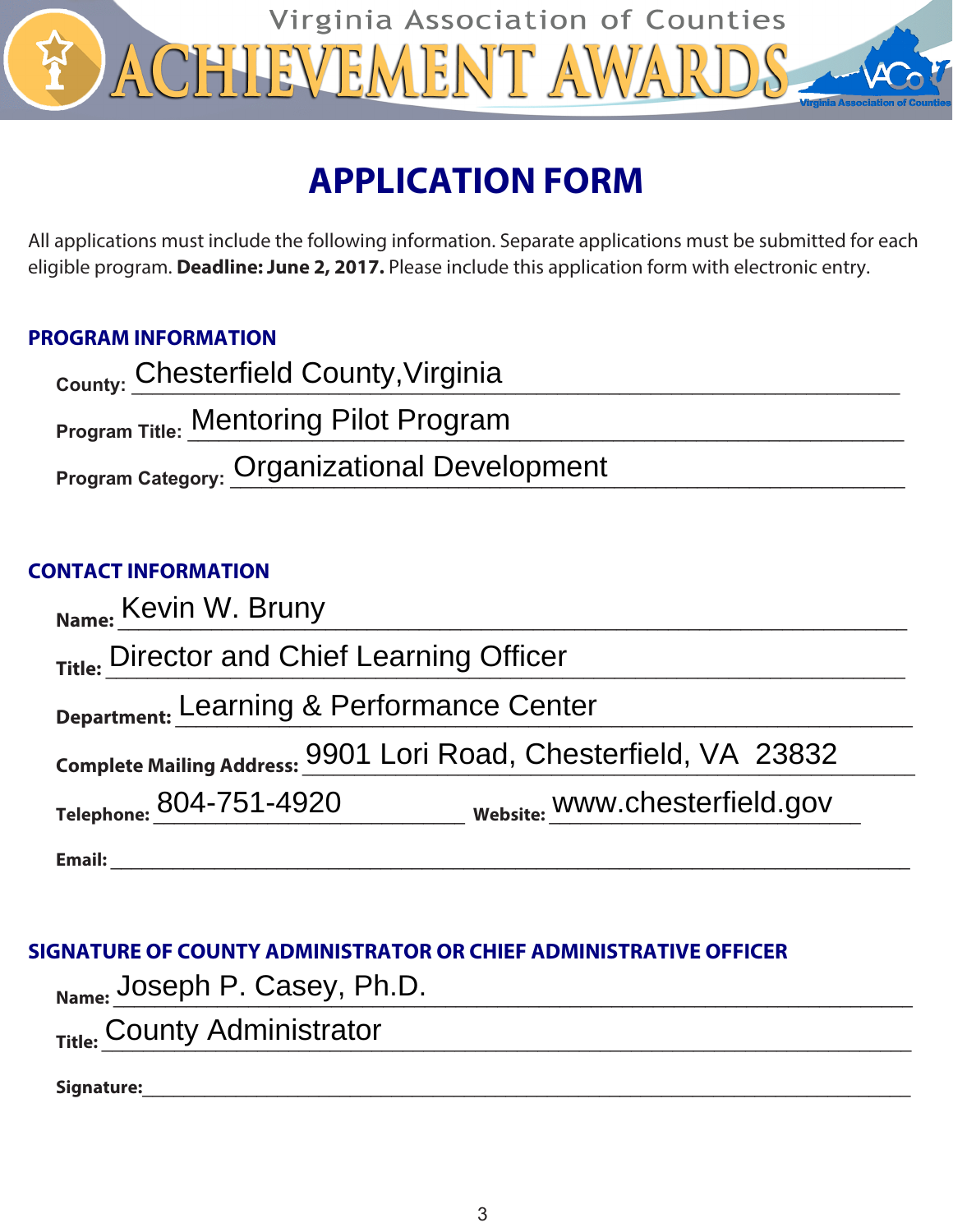Mentoring Pilot Program

Chesterfield County, Virginia

Virginia Association of Counties

2017 Achievement Awards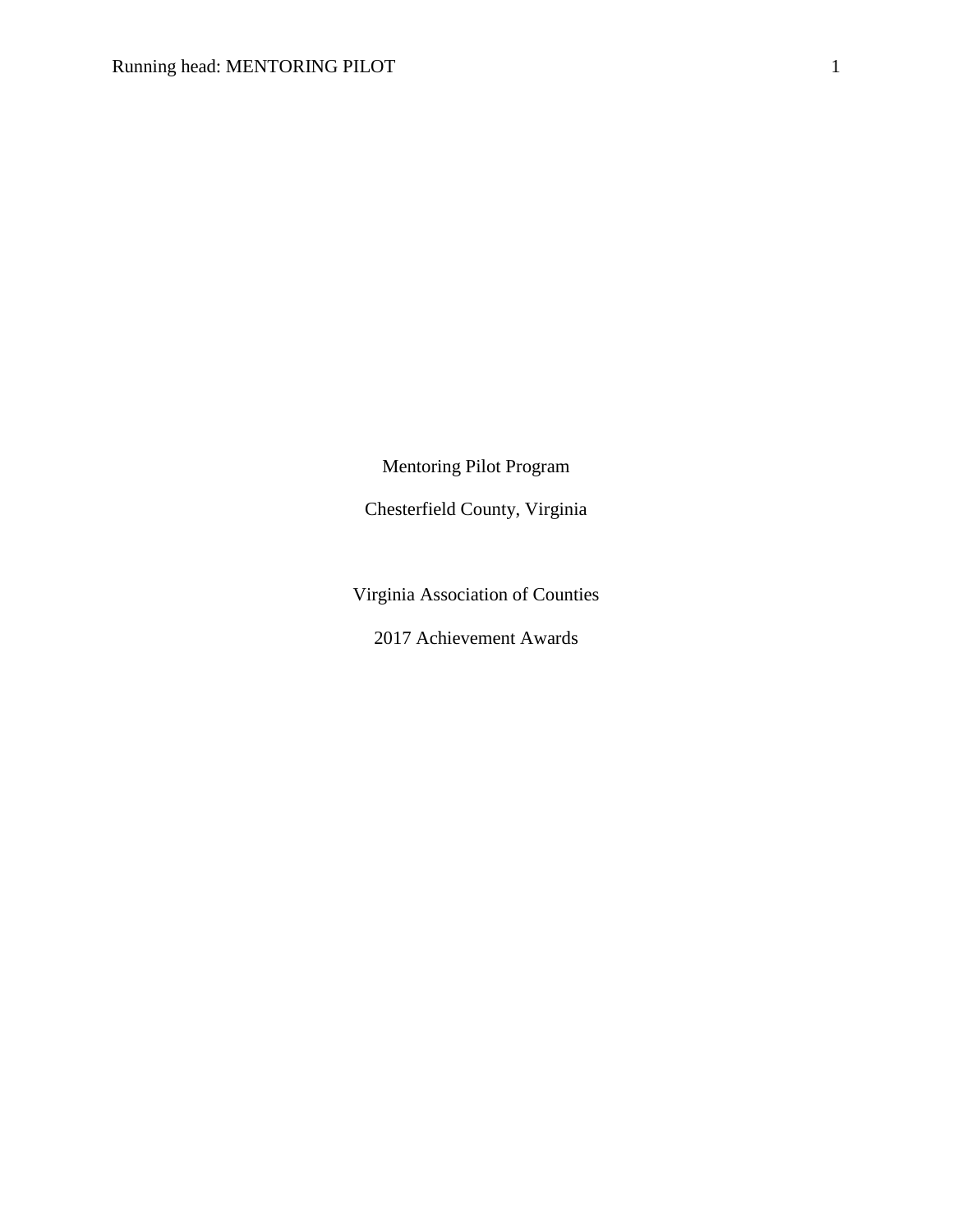#### **Program Summary**

Numerous research projects and publications indicate the efficacy of mentoring programs within professional organizations (Baranik, L., Roling, E., & Eby, 2011; Eby, L., Allen, T., Evans, S., Ng, T., & DuBois, D., 2009; Ragins, B., Verbos, A., 2007; Scandura, T. & Williams, E. 2004). This suggestion is nothing new for many, as it mirrors years of demonstrated success within their organization. With the formalized approach to mentoring, where one person (usually senior) is paired with another based on factors such as common backgrounds, interests, or career paths, both parties gain exposure and expertise based on the other's knowledge. In late June 2014, Chesterfield County Leadership, in conjunction with the Chesterfield County Learning and Performance Center (L&PC), organized a committee dedicated to developing a mentoring pilot program. The committee was comprised of members from the county's Diversity Advisory Committee (DAC) and the Chesterfield Young Professionals (CYP), both of whom identified the need for a mentoring program because of the DAC's Generational Diversity Project and a CYP survey of Millennials in the county's workforce. With the successful completion of the program's pilot in February, 2017 and the launch of the full-scale program scheduled for September, 2017, opportunities to continue the enrichment of Chesterfield County employees look promising.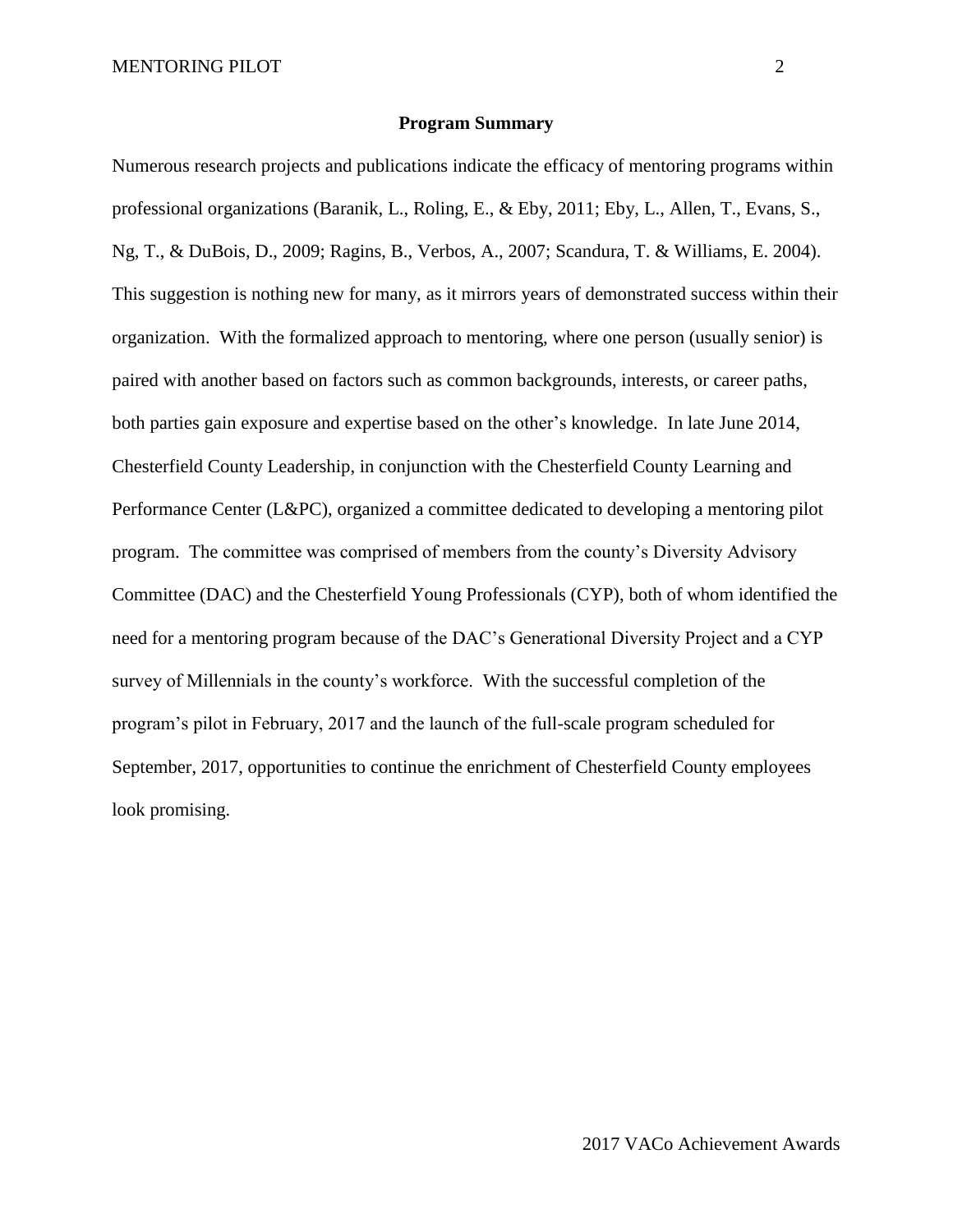#### **Problem to be Solved**

As stated in the abstract, two Chesterfield County project teams (the Diversity Advisory Committee and the Chesterfield Young Professionals) identified not only the need for, but also the desire for a mentoring program. Data from the Diversity Advisory Committee's Generational Diversity Survey revealed as much as 15 percent of the county's workforce holding the institutional knowledge is eligible to retire by July 2016. In addition, surveys from the Diversity Advisory Committee and the Chesterfield Young Professionals indicate that employees, particularly younger employees, want a learning experience that provides a broader perspective of Chesterfield County, that they want the opportunity to interact with county leaders and that they want to learn and apply leadership skills in a real-world environment.

#### **Description of the Program**

With several county project teams highlighting the need for some type of mentoring structure, the Executive Mentoring Committee was formed in late 2014 to help determine the value of facilitating a county-wide mentoring effort. Before beginning the work of creating and implementing the structure of a mentoring program, the Committee completed research and benchmarking to see what methods would best fit the needs of the county. Based on existing literature, two styles of mentoring emerged as ones likely to succeed.

Given that the program would span across the 40 departments of Chesterfield County, it was determined that a structured approach would best accommodate the various facets of any given employee's job duties. That is, to gain buy-in from Chesterfield County Leadership and to provide a framework from which the program could both provide guidance and operate, a formalized approach appeared best (described further in "Clientele" section below).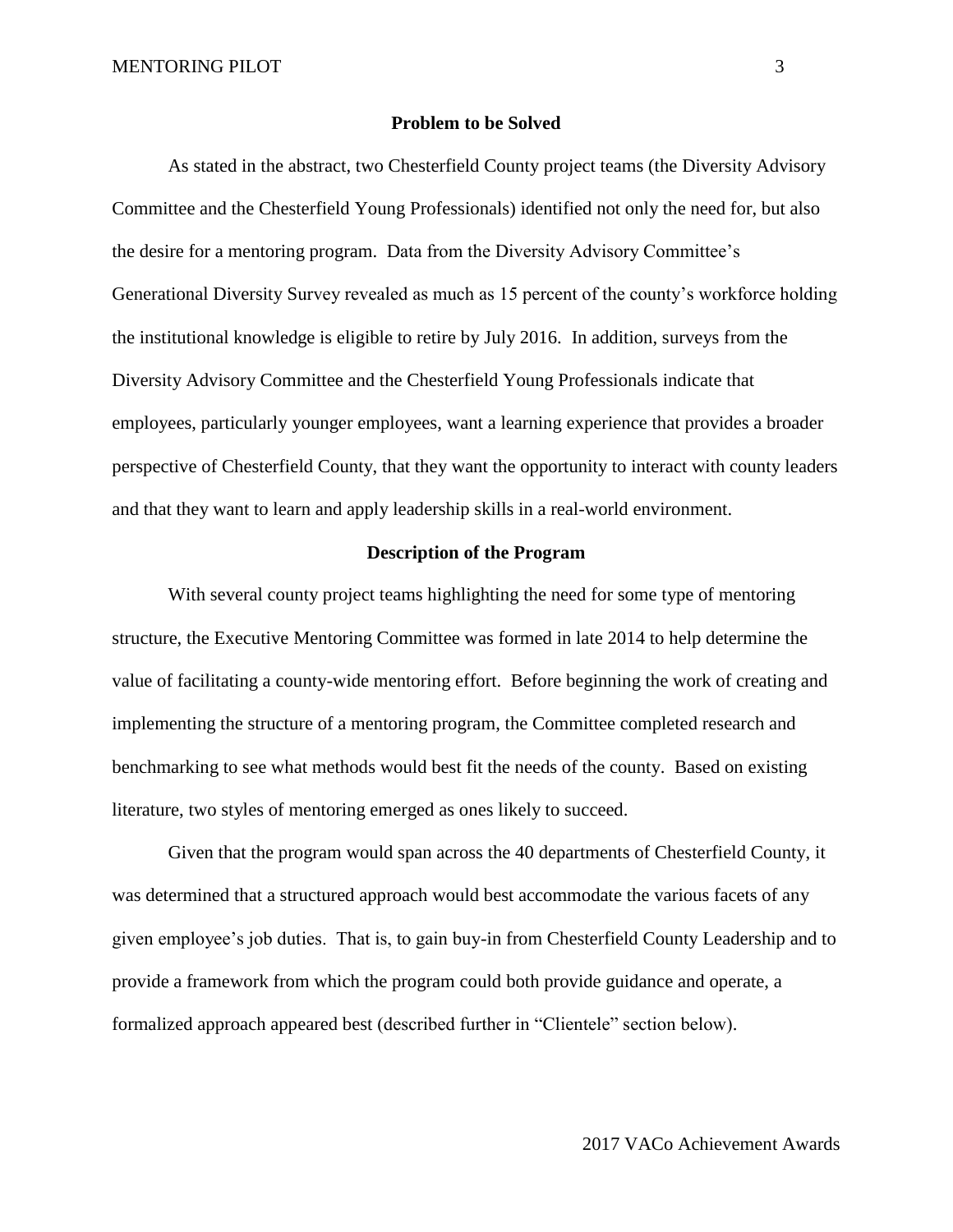Although a certain level of formality was deemed appropriate, members of the Executive Mentoring Committee unanimously agreed that the mentoring experience needed to have a natural feel. As such, efforts to design the program in such a way that promoted as much of an organic connection as possible were utilized from the beginning.

To ensure the program was founded in evidence based research, the program utilized the leadership research of James Kouzes and Barry Posner as a resource to provide a framework for the qualities sought in program participants. Kouzes and Posner's five exemplary practices of leadership are described in their book, *The Leadership Challenge*. The practices are "Model the Way", "Inspire a Shared Vision", "Challenge the Process", "Enable Others to Act" and "Encourage the Heart" (see Appendix A).

During the pilot's conception, the Committee spent several weeks benchmarking and researching other mentoring programs. It evaluated a program designed by the Northern Virginia Society for Human Resource Management to help individuals develop core competencies within the Human Resources profession. The committee also researched guidelines developed by the United States Office of Personnel Management for federal agencies interested in creating mentoring programs. In addition, the Committee spoke with persons from other local governments as well as and private sector employers such as Altria and Microsoft.

Of the local governments surveyed, one reported an attempt to develop a mentoring program, but found the process too challenging because of the complex workforce of local government. Instead they created a 9 month emerging leaders peer program for mid-level managers. Altria's mentoring program developed out of a need to better support diversity and employee engagement in their Women's Networking Resource Group. Microsoft created a twotrack approach to mentoring depending on the needs of the mentee. The first track, career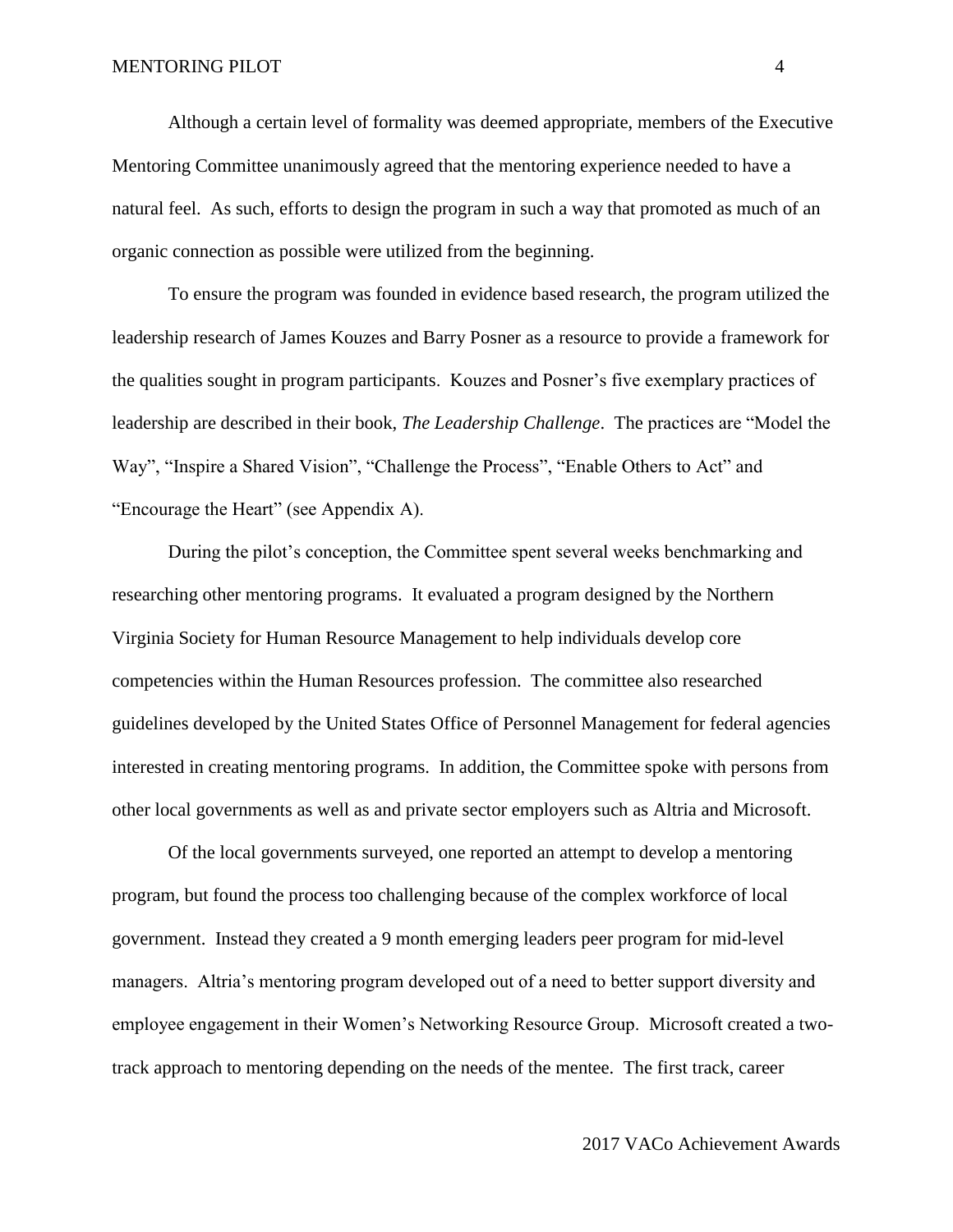mentoring, is more formalized and pairs the mentee with a senior level employee within the organization. The second track, peer mentoring, is less formal with the goal of facilitating knowledge transfer.

In addition to the information gleaned from those entities described above, the Executive Mentoring Committee knew that there were limited opportunities in which employees at the supervisor level and below could gain exposure. For example, within Chesterfield County, employees can participate in a variety of leadership development opportunities through several programs, such as the Employee Leadership Institute (ELI), Supervisor Leadership Conference (SLC) and the Emerging Senior Leaders Programs (ESLP); however, the ELI program is designed as a traditional leadership skill-building program; moreover, SLC and ESLP are designed for supervisors and senior level managers.

#### **Objectives**

The Mentoring Pilot was designed as a program that facilitates and enhances career development, knowledge transfer, professional skills, a meaningful connection to the organization, and a better understanding of the county operation. Given the nature of mentor/mentee relationships, that they are unique to each pair, as well as the goal of encouraging natural cohesion amongst the relationships, no expectation around objectives was set for any pairing; however, measurable outcomes were expected within the context of each relationship. Emphasizing a focus on mentee-driven action, the Pilot aimed to facilitate the mentee's professional growth within the organization by sharing resources, networks, knowledge, skills, and competencies. For many, the program challenged the mentee to move beyond his/her comfort zone while sustaining a safe learning environment.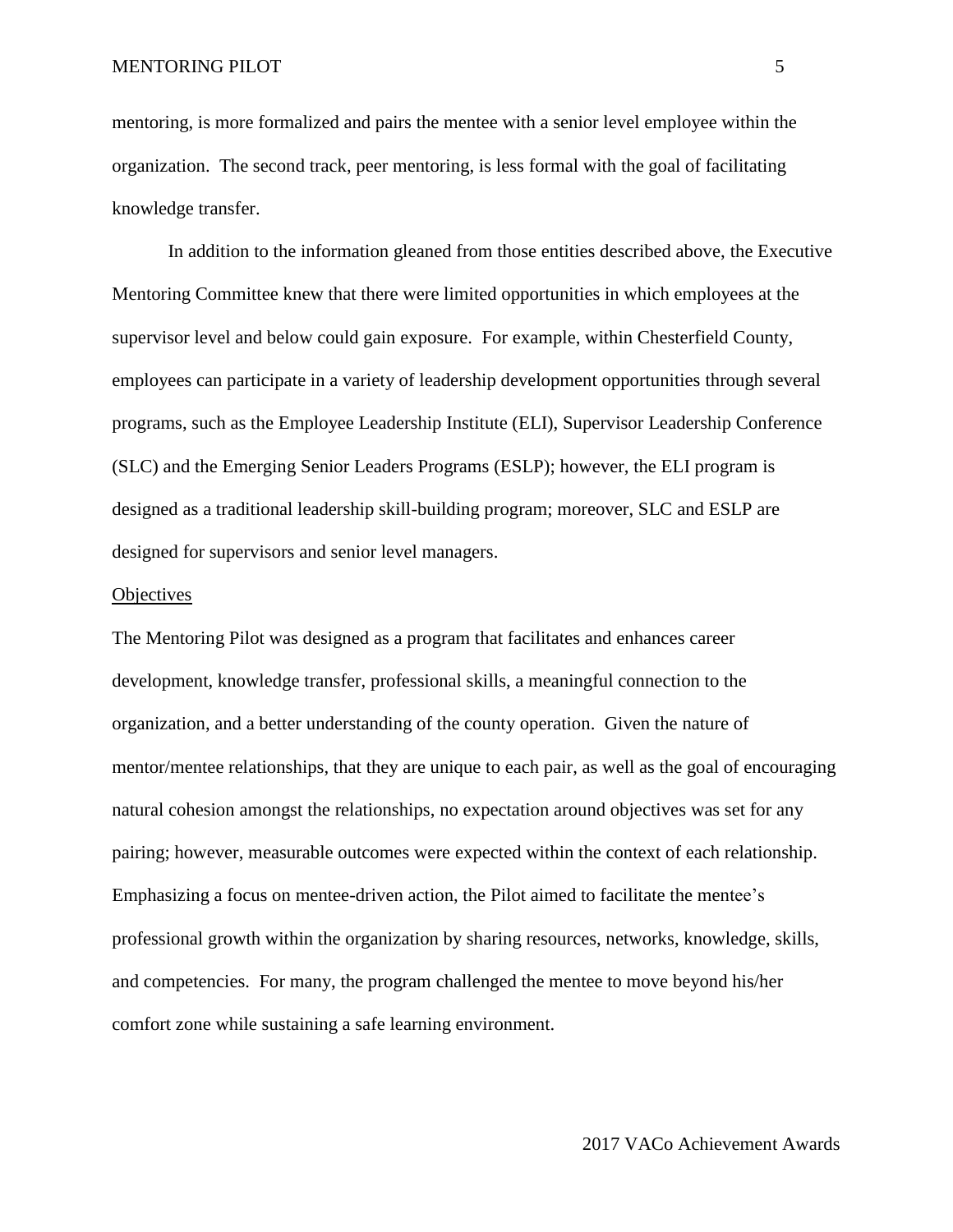#### Time Frame

After approximately eighteen months of planning, the Mentoring Pilot Program officially launched on February 1, 2016 and celebrated its conclusion on January 18, 2017. The launch of the county-wide program is scheduled for September, 2017.

## Clientele

The clientele served over the course of the Pilot were two-fold. At the onset, there were twenty mentors and twenty mentees (which decreased over the course of the Pilot due primarily to mentors/mentees leaving the county for other employment opportunities). The mentees were selected based on a multi-faceted application process, including nominations from their department director, an essay, and an application. Regarding the selection of mentors, each one was hand-picked from the top levels of Chesterfield County's leadership, including the county administrator, deputy county administrators, department directors, and assistant directors. After all mentee applications were received and mentors had been selected, mentees were provided a list of three mentors, which they were asked to rank in order of preference. Based on expressed goals for the Pilot, common career goals, and shared exemplary practices from Kouzes and Posner's *The Leadership Challenge*, the mentor/mentee pairs were made.

#### Role of the County

Chesterfield County played an integral role in the development and implementation of the program. From the county administrator's initial blessing to the participation of the county's most senior leaders, the various levels of support from the county allowed for the continued progress of the Pilot. In addition, two departments played the leading role in the backing of the Pilot. The county's Director of Human Resources served as one of the program's two sponsors. The Director and Chief Learning Officer of Chesterfield County's Learning & Performance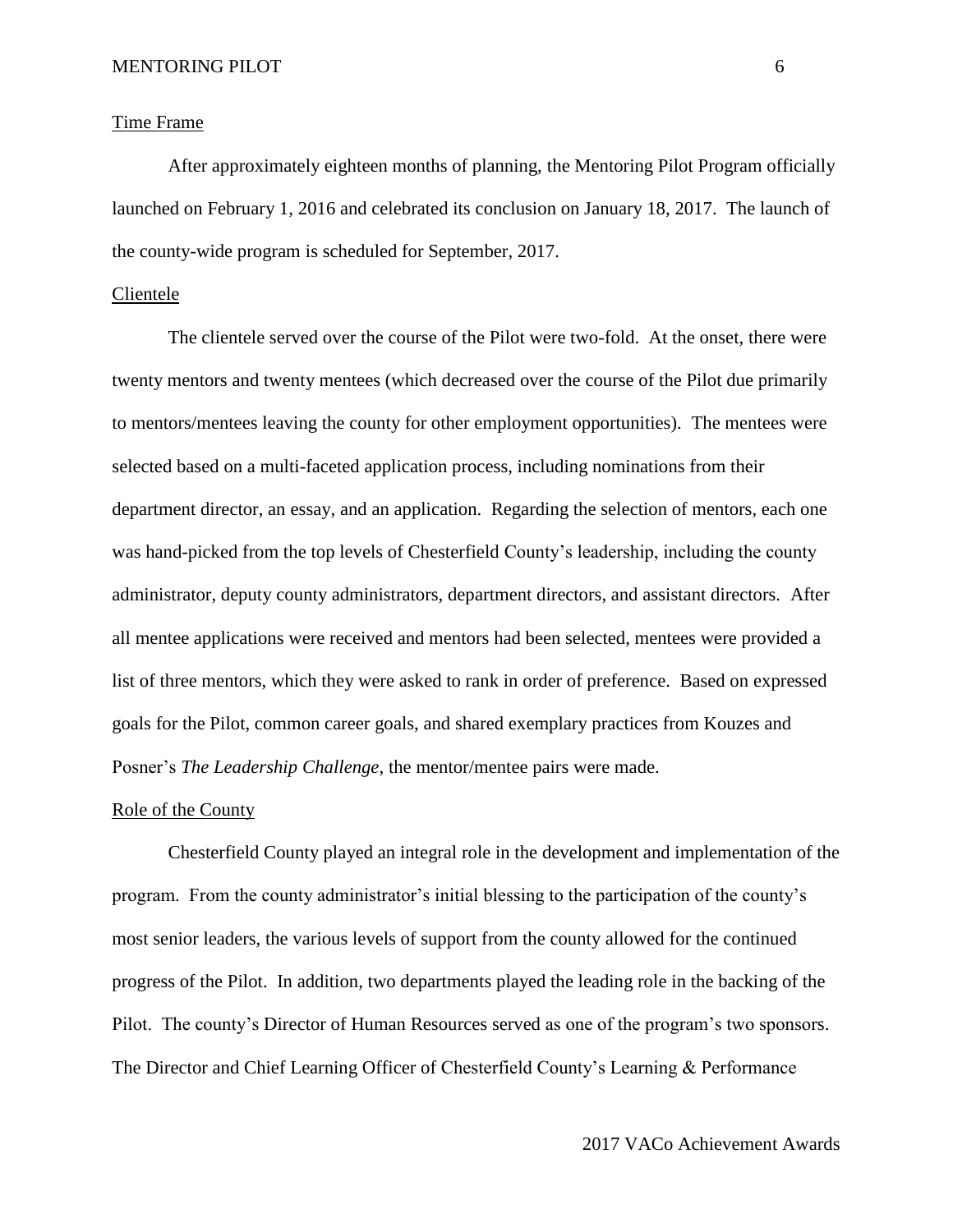Center (L&PC), served as the Pilot's second sponsor. The L&PC is ultimately the department who oversaw the Mentoring Pilot. Without the support, influence, and commitment from these two persons, the Mentoring Pilot would not have achieved its current success.

### Contributions & Partnerships

As discussed throughout this nomination, the Mentoring Pilot Program was based on partnerships across departments within Chesterfield County. From the launch of the project and throughout the implementation phase, the program's Executive Committee was (and still is) comprised of persons from the Human Services, Human Resources, Planning, and Learning  $\&$ Performance divisions. Mentors came from departments across the county, ranging from Accounting to the Chief of Police to Transportation, with mentees coming from units such as Parks & Recreation, Utilities, and Libraries.

#### **Use of Technology**

The Pilot Program made use of several technological systems, most of which reside in the realm of data entry/management. For example, using Microsoft Office, the Pilots guiding documents were drafted and shared while also serving as the application through which mentor and mentee commitment was tracked. During the program's development stages, presentations to various departments were made, utilizing presentation software such as Prezi and Microsoft PowerPoint. Members of the Executive Committee also worked with the county's IST department to have [mentoring@chesterfield.gov](mailto:mentoring@chesterfield.gov) created. Other technological resources included laptops, conference calling, and internet websites relevant to mentoring.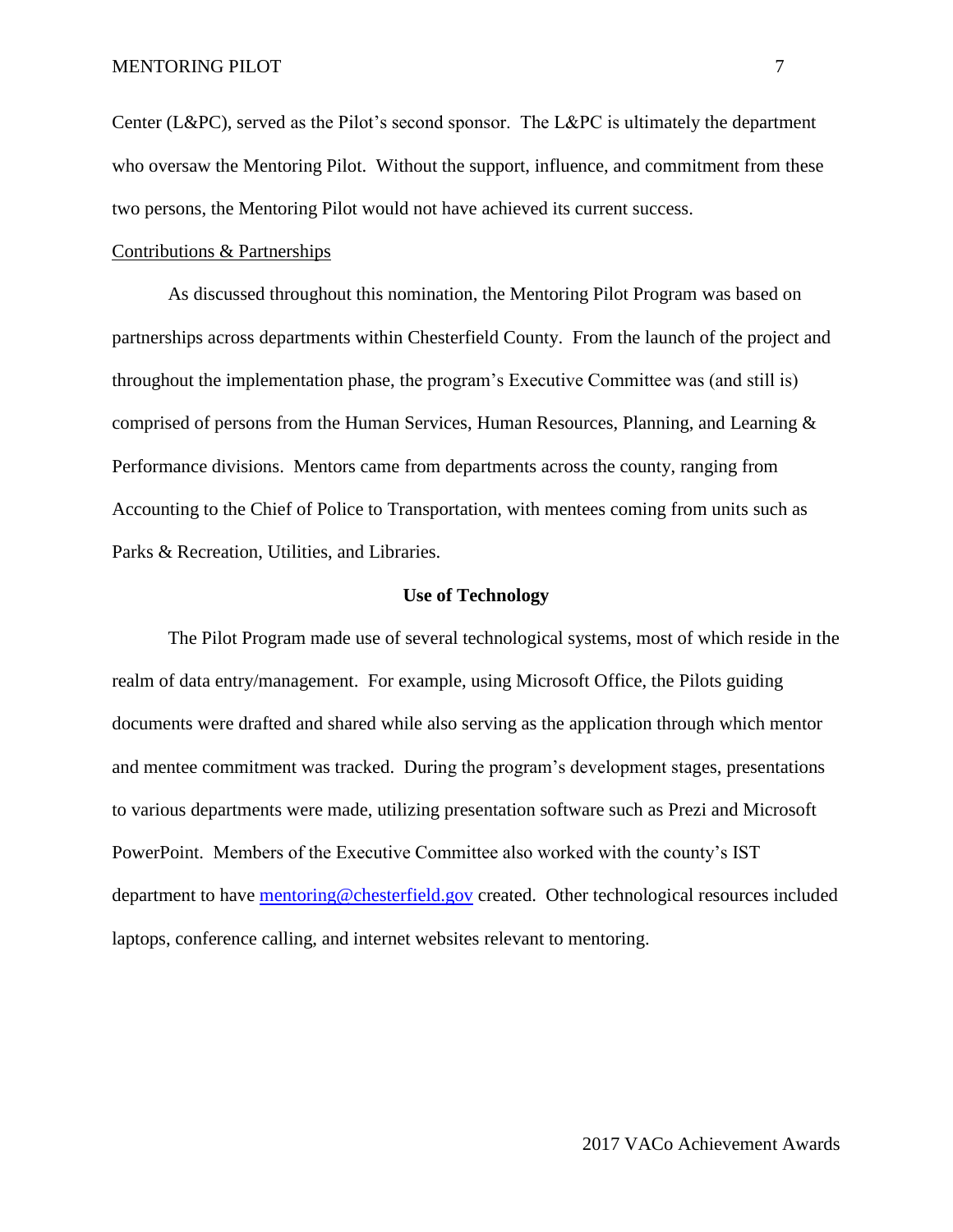#### **Cost of the Program**

The costs of the program can be broken down into two subcategories: direct and indirect. The primary direct costs of the program were materials such as books, binders, and other presentation materials. In terms of indirect costs, there were several, including the time of members of the Executive Mentoring Committee, the mentors, and the mentees in the development of the model, preparation of staff, staff selection, and training of all mentors and mentees.

#### **Results and Outcomes**

To understand the success of the Mentoring Pilot Program, it is necessary to draw on both qualitative and quantitative data. It should be noted that data presented below is from varying points throughout the Pilot year.

Of the many success stories that emerged from the Pilot, there are two that stand out as particularly poignant. The first, which highlights a macro focus, revolves around one mentee, a now former lieutenant from the Chesterfield County Police, and the relationship with his mentor, the county's attorney. After becoming acquainted, the pair quickly began spending time together. In addition to reading assignments geared towards leadership and professional development, the mentor brought his mentee into high-level meetings involving various members of the county's leadership. The mentee shared that not only did these opportunities allow him to become more familiar with the workings outside of his day-to-day work, but it also allowed him to see how decisions that affect the entire county are made. Since the Pilot's completion, the mentee has been promoted to captain.

The second story, a success on the micro level, involves the county's director of Juvenile Detention and her mentee, one of the county's librarians. During the Pilot's celebration ceremony, the mentee shared that when she started working with her mentor, she was at a place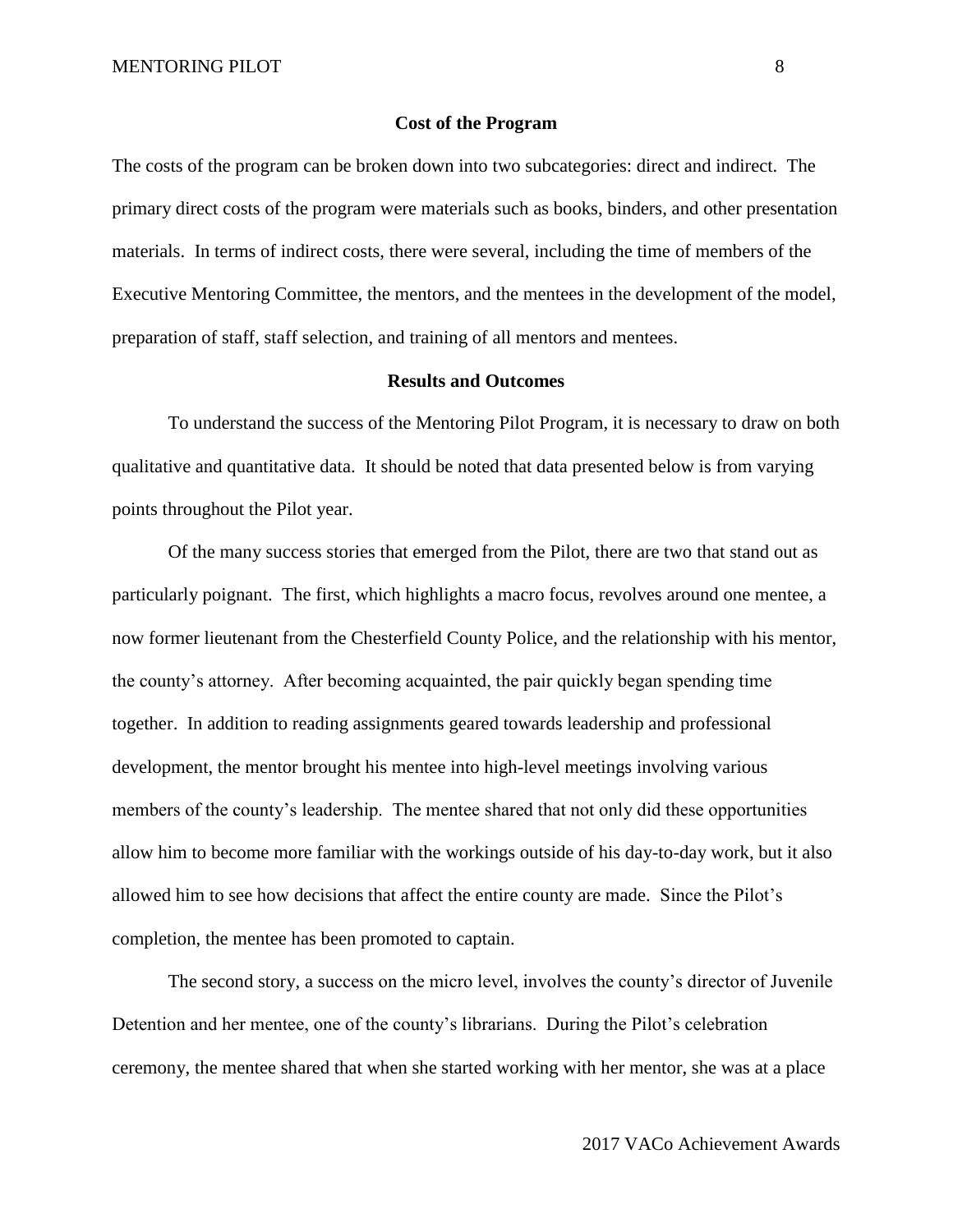in her life where she was contemplating a career change. She reported no longer feeling fulfilled by the work. Through working with her mentor, she stated that learned more about herself and ways in which she could affect change in her career without taking on change in her profession. She changed positions within the library system and found that she could deliver services in a way more meaningful to her. One example of positive change that emerged was a partnership that emerged between the libraries and Juvenile Detention. This collaborative effort brought staff from the libraries into the detentions homes to focus on reading with the adolescents. Not only did this prove beneficial for the children involved, but so too did it encourage the mentee in her career and in the relationship with her mentor.

For the program, certain data elements were measured to help determine suggested guidelines for the program. For example, during one of the quarterly reviews, 78% of mentees surveyed stated they were meeting weekly or bi-weekly, with 37.5% of those meetings lasting 30-60 minutes and 62.5% lasting 60-120 minutes. From the same sample of mentees, 93.75% reported that the experience is consistent with or exceeds what they thought it would be. From the same quarterly review, 93.3% of mentors reported that the experience was either somewhat consistent or consistent with what they thought it would be.

Perhaps the greatest result from the Pilot was the feedback and opportunity to improve the program. Suggestions and lessons learned regarding the mentee application process, technology used throughout the Pilot, the role of the Executive Mentoring Committee, and even around something as simple as more effective ice breakers, all proved the usefulness of the Pilot as the county moves towards a full scale launch in September, 2017.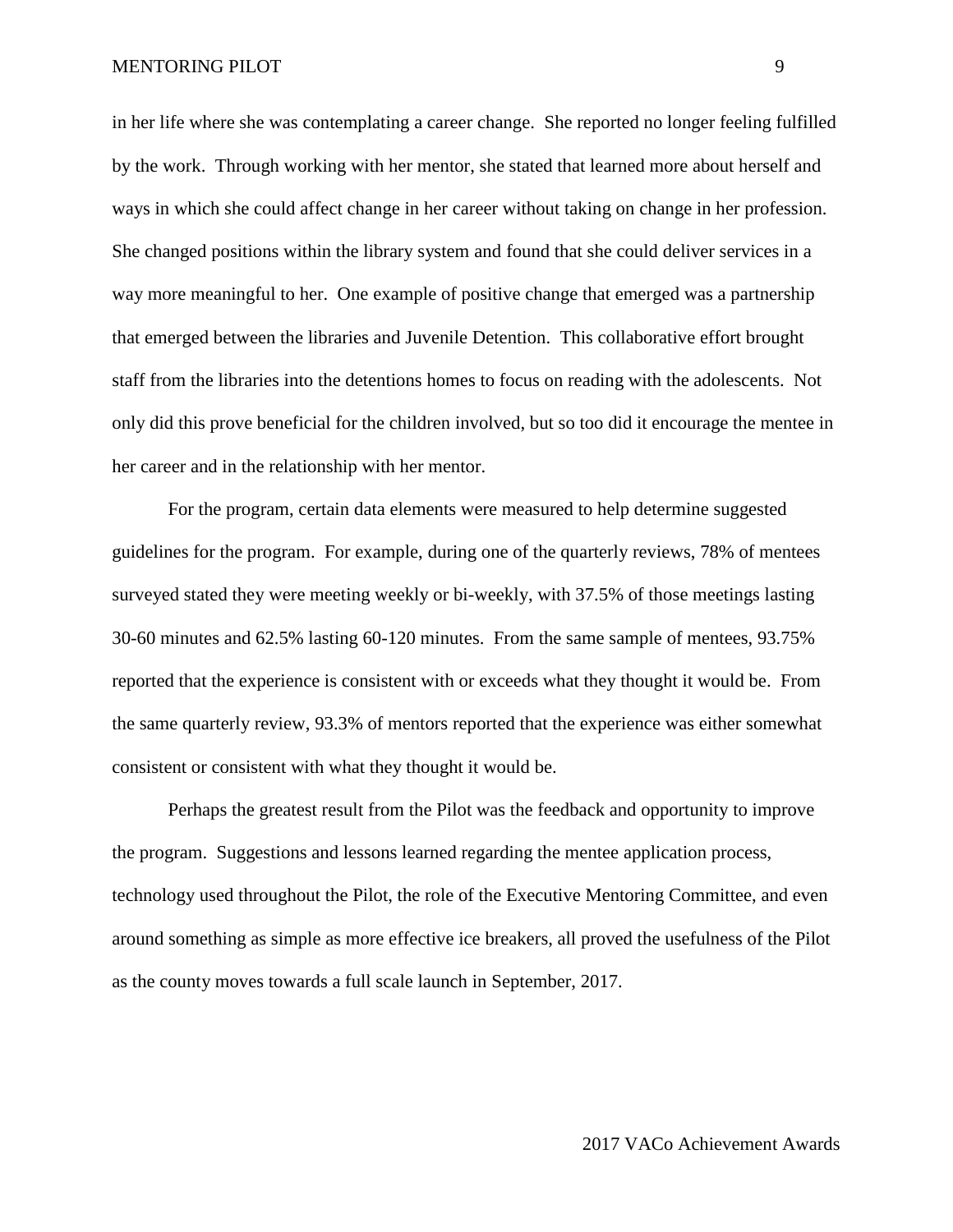## **Worthiness of the Award**

The Mentoring Pilot Program has served as one answer to helping the county not only improve its ability to attract new talent, but also to help retain existing employees. Based on the success stories shared throughout the course of the Pilot, it can be reasonably argued that if mentees have a positive experience with their mentor, their overall career stands to benefit as well. Working to institute an effective attraction/retention tool such as a mentoring program now can help to reduce the costly process of losing employees and hiring and training replacements. With the lessons learned and momentum gained from the Pilot, Chesterfield County continues to demonstrate not only an ability to think innovatively, but to also carry those same ideas through to completion. Demonstrating such values as partnership, collaboration, and commitment to a mutual end, the Mentoring Pilot Program enables mentors and mentees to participate more fully and robustly in their own day-to-day work and overall careers is an accomplishment that benefits all parties involved. This is worth celebrating.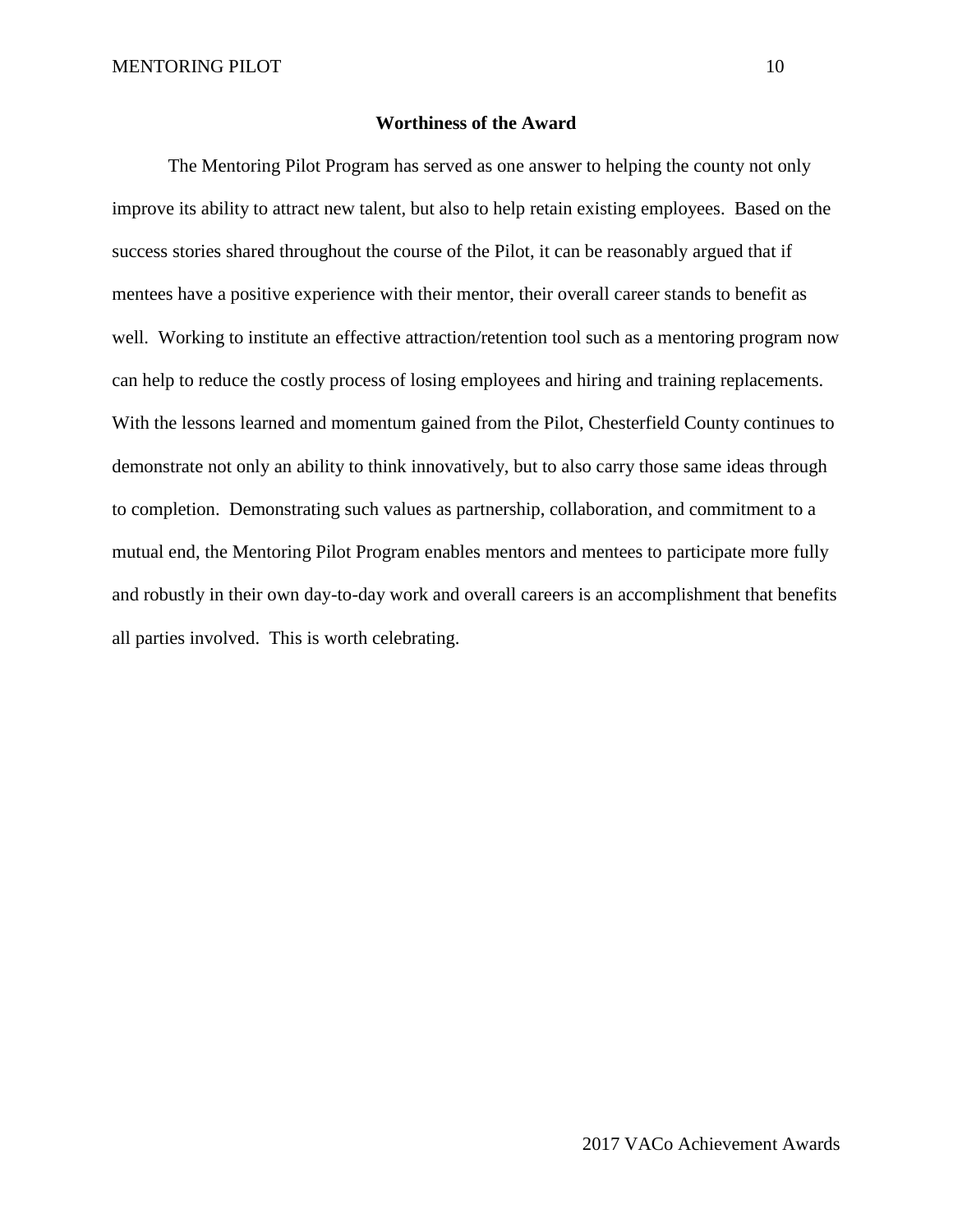## References

- Baranik, L., Roling, E., & Eby (2011). Why does mentoring work? The role of perceived organization support. *Journal of Vocational Behavior*, 76(3), 366-373. Retrieved from: <https://www.ncbi.nlm.nih.gov/pmc/articles/PMC2855142/>
- Eby, L., Allen, T., Evans, S., Ng, T., & DuBois, D. (2009). Does mentoring matter? A multidisciplinary meta-analysis comparing mentored and non-mentored individuals. *Journal of Vocational Behavior*, 72(2), 254-267. Retrieved from: <https://www.ncbi.nlm.nih.gov/pmc/articles/PMC2352144/>
- Kouzes, J., Posner, B. (2012). The leadership challenge: How to make extraordinary things happen in organizations (Fifth Edition). San Francisco: The Leadership Challenge: A Wiley Brand.
- Ragins, B., Verbos, A. (2007). Positive relationships in action: Relational mentoring and mentoring schemas in the workplace. In: J. Dutton & B. Ragins (Eds.), *Exploring positive relationships at work: Building a theoretical and research foundation* (91- 116)*.* Lawrence Erlbaum and Associates; Mahway, NJ. Abstract retrieved from: [https://www.researchgate.net/publication/292984296\\_Positive\\_Relationships\\_in\\_Action\\_](https://www.researchgate.net/publication/292984296_Positive_Relationships_in_Action_Relational_Mentoring_and_Mentoring_Schemas_in_the_Workplace) [Relational\\_Mentoring\\_and\\_Mentoring\\_Schemas\\_in\\_the\\_Workplace](https://www.researchgate.net/publication/292984296_Positive_Relationships_in_Action_Relational_Mentoring_and_Mentoring_Schemas_in_the_Workplace)
- Scandura, T., Williams, E. (2004). Mentoring and transformational leadership: The role of supervisory career mentoring. *Journal of Vocational Behavior*, 65, 448-468. Retrieved from:<https://eric.ed.gov/?id=EJ730172>